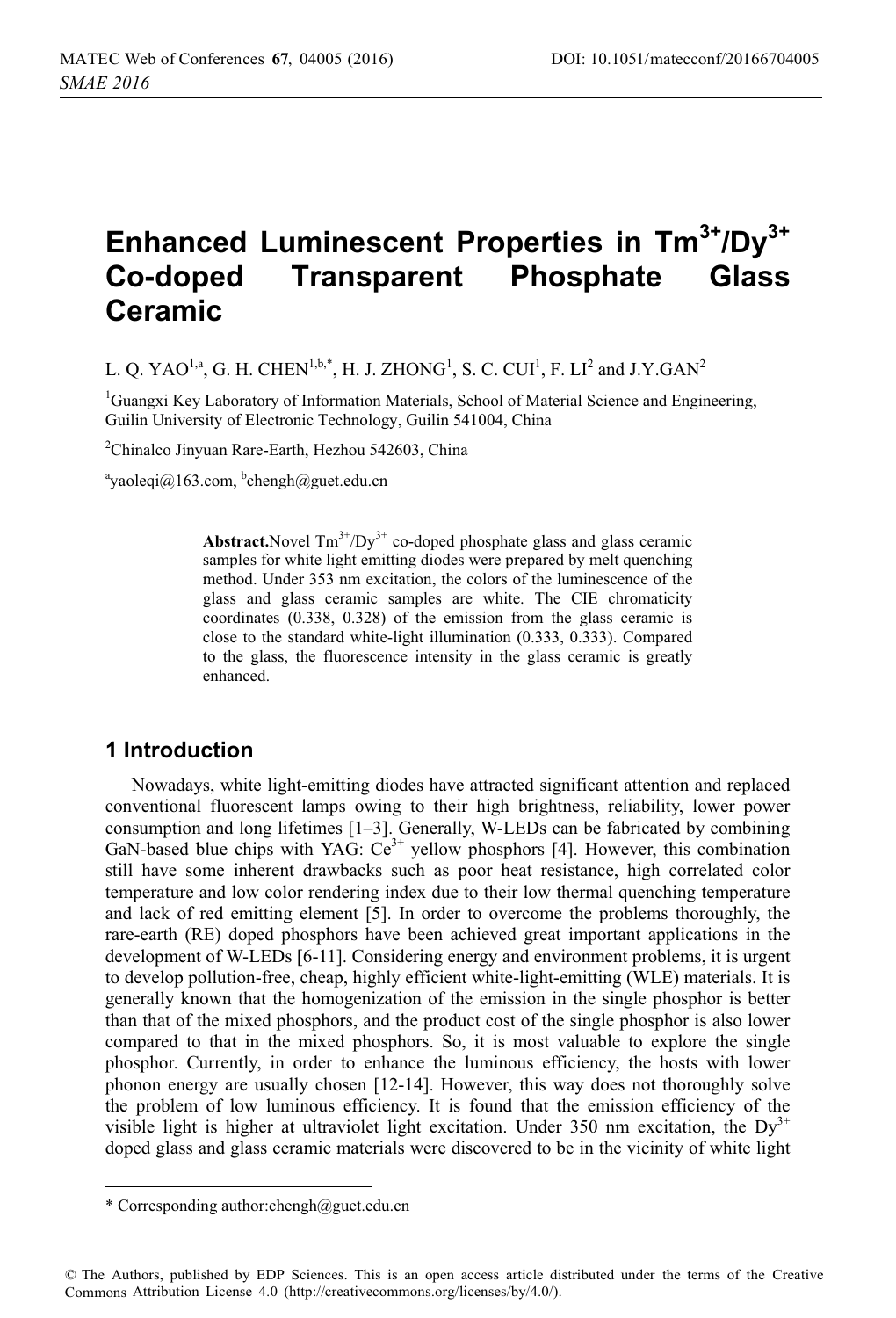zone [15-16] and the materials with  $Tm<sup>3+</sup>$  ion were found to be of the blue phosphor [12].

For all we know, there is less report on the WLE of  $Tm^{3+}/Dy^{3+}$  co-doped glass phosphor [17]. In order to obtain enhanced white light phosphor, the  $Tm^{3+}/Dy^{3+}$  co-doped phosphate glass and glass ceramic samples were prepared. The emission spectra and the CIE chromaticity coordinates of the samples are studied and discussed.

#### **2 Experimental**

Glasses with composition of (in mol %) ( $38P_2O_5$ -44ZnO-16SrO- 2ZrO<sub>2</sub>)-0.3Tm<sub>2</sub>O<sub>3</sub>,  $(38P_2O_5 - 44ZnO - 16SrO - 2ZrO_2) - 0.4Dy_2O_3$ 

 $(38P_2O_5-44ZnO-16SrO-2ZrO_2)-0.3Tm_2O_3-0.4Dy_2O_3$  were prepared by the melt quenching method using analytical grade SrCO<sub>3</sub>,  $NH_4H_2PO_4$ , ZnO and ZrO<sub>2</sub> and high purity ( $\geq$ 99.99%)  $Tm_2O_3$ ,  $Dy_2O_3$ . The weighed raw materials in requisite proportions were ground and mixed thoroughly in an attrition mill. The mixtures were melted in an electrical furnace and kept at 1300 $\degree$  in air for 2 h. Glass melts were poured on a preheated copper mold to make glass blocks. The glass samples were heated at  $480^{\circ}$  for 4 h to release thermal stress. To obtain glass ceramic, the  $Tm^{3+}/Dy^{3+}$  co-doped phosphate glass was heated at 570<sup>°</sup>C ascertained by DTA for 10 h. Finally, the samples were cut and polished for optical measurements.

The structural analysis of the glass samples was identified by a model D8-Advance X-ray powder diffractometer with Cu Ka radiation at room temperature. To investigate the optical measurements of the glasses, all samples were incised and surface-polished polished for optical measurements and all the measurements were performed with the same instrument parameters at room temperature. The emission and excitation spectra were recorded on FL3-TCSPC fluorescent spectrometer (Horiba Jobin–Yvon, France), using Xenon lamp as the excitation source. The chromaticity coordinates  $(x, y)$  were calculated based on the photoluminescent spectra by using software.

## **3 Results and Discussion**

Fig. 1(a) shows the excitation spectra of the Tm<sup>3+</sup> ( $\lambda_{em}$ =452 nm) and Dy<sup>3+</sup> ( $\lambda_{em}$ =574 nm) single-doped phosphate glass samples. For the  $Tm<sup>3+</sup>$  doped sample, the excitation band at 350-375 nm for the 452 nm blue emission is discovered. The main excitation band peaking at 356 nm is assigned to the Tm<sup>3+</sup>:  ${}^{3}H_{6}\rightarrow {}^{1}D_{2}$  transition monitored at 452 nm. For the Dy<sup>3+</sup> doped sample, monitoring the Dy<sup>3+</sup> emission at 574 nm, corresponding to the  ${}^{4}F_{9/2} \rightarrow {}^{6}H_{13/2}$ transition, the excitation maximum is located around 347 nm corresponding to  ${}^{6}H_{15/2} \rightarrow {}^{6}P_{7/2}$ transition. The other secondary excitation peaks, detected around 321 nm, 363 nm and 385 nm comply with the transitions  ${}^6H_{15/2} \rightarrow {}^6P_{3/2}$ ,  ${}^6H_{15/2} \rightarrow {}^6P_{5/2}$  and  ${}^6H_{15/2} \rightarrow {}^4F_{7/2}$ , respectively [18]. Based on the excitation spectra, the 353 nm light is chosen as the pumping source. The emission spectra of the two samples at 353 nm light excitation are shown in Fig. 1(b). The Tm<sup>3+</sup> doped sample displays one intense blue emission band centered at 452 nm derived from the Tm<sup>3+</sup>:  ${}^{1}D_{2} \rightarrow {}^{3}F_{4}$  transition. The Dy<sup>3+</sup> doped sample exhibits two intense bands centered around 482 nm (blue), 574 nm (yellow) and a weak band around 663 nm (red), corresponding to the  ${}^{4}F_{9/2} \rightarrow {}^{6}H_J (J = 15/2, 13/2, 11/2)$  transitions, respectively [19].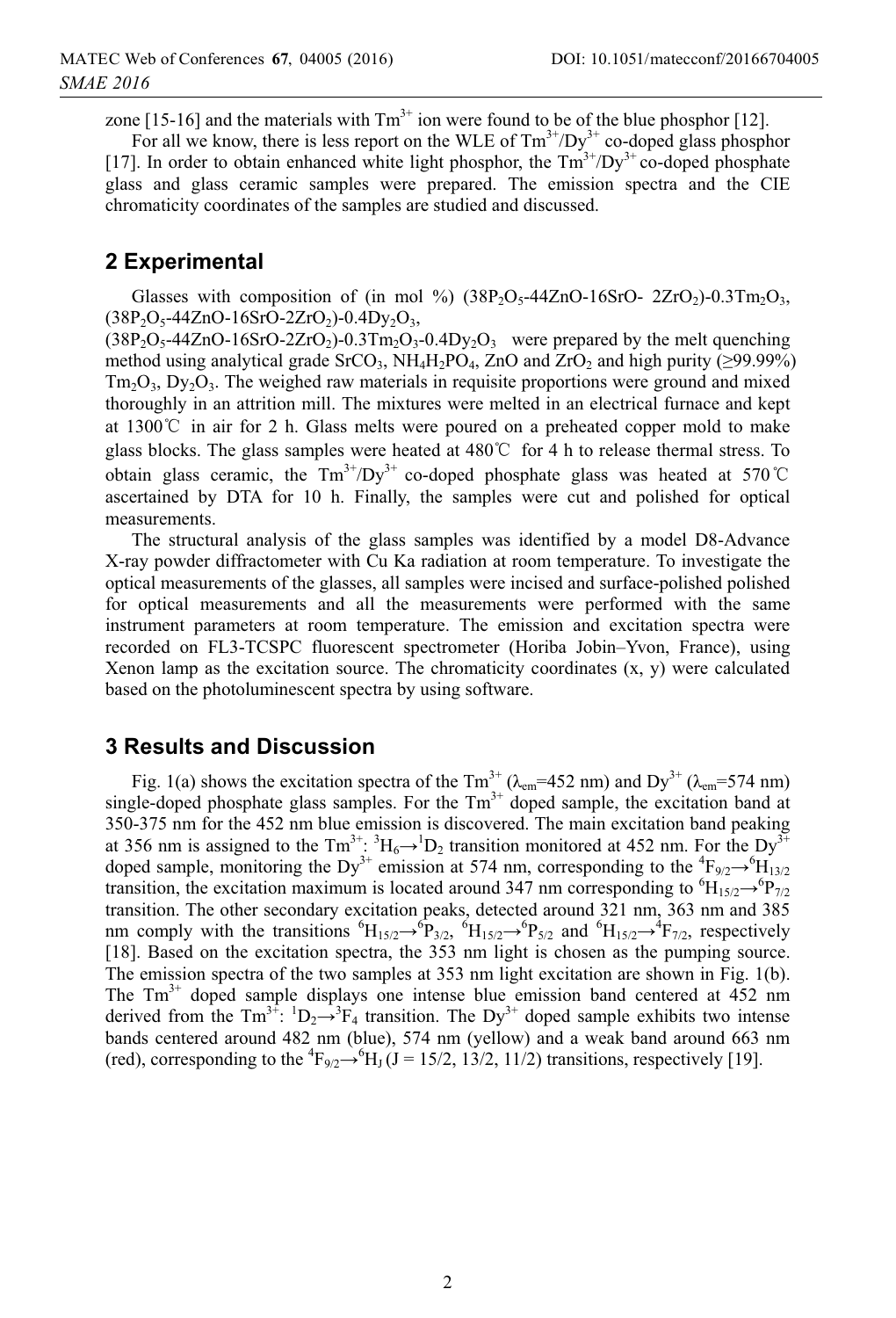

Fig. 1 (a) Excitation spectra of the Tm<sup>3+</sup> ( $\lambda_{em}$ =452 nm) and Dy<sup>3+</sup> ( $\lambda_{em}$ =574 nm) single-doped phosphate glasses. (b) Emission spectra of the  $Tm^{3+}$  and  $Dy^{3+}$  single-doped phosphate glasses at 353 nm light excitation.

Fig.2 indicates the DTA curve of the mother glass at heating rate of 10 k/min. It is observed that the glass transition temperature  $(T_g)$  is 480°C, the starting crystallization temperature  $(T_x)$  is 570°C and the peak crystallization temperature  $(T_p)$  is 620°C. Glass ceramic was prepared by annealing at  $570^{\circ}$  for 10 h and the corresponding glass ceramic was hereinafter denoted as GC.



Fig. 2 DTA curve of the mother glass at heating rate of 10k/min

Fig. 3 shows the emission spectra of the  $Tm^{3+}/Dy^{3+}$  co-doped phosphate glass and glass ceramic and the XRD patterns. The 452 nm blue emission comes from the  ${}^{1}D_{2} \rightarrow {}^{3}F_{4}$ transition of Tm<sup>3+</sup> and the population of <sup>1</sup>D<sub>2</sub> is the result of ground state absorption (GSA)1:<br><sup>3</sup>H<sub>2</sub>+by <sup>1</sup>D<sub>2</sub> The 482, 574 and 663 nm emissions are attributed to the transitions of Dv<sup>3+</sup>  ${}^{3}H_{6} + h\nu \rightarrow {}^{1}D_{2}$ . The 482, 574 and 663 nm emissions are attributed to the transitions of Dy<sup>3+</sup>:  ${}^{4}E_{1}$ ,  ${}^{6}H_{1}$  (I = 15/2, 13/2, 11/2). The population processes of <sup>6</sup>P, can be described as  $F_{9/2} \rightarrow {}^{6}H_J$  (J = 15/2, 13/2, 11/2). The population processes of  ${}^{6}P_{7/2}$  can be described as follows: by GSA2:  ${}^{6}H_{15/2}$ +hv $\rightarrow {}^{6}P_{7/2}$ , the Dy<sup>3+</sup> ions in the ground state are excited to  ${}^{6}P_{7/2}$ state, then the ions are relaxed to  ${}^{4}F_{9/2}$  state by a non-radiative transition. The results of XRD patterns indicate that the glass sample is structurally amorphous characterized by diffused humps and absence of sharp peaks due to any crystalline state, and  $SrZnP_2O_7$ crystallites are precipitated in the transparent glass ceramic. The crystallites size in glass ceramic sample is about 12 nm calculated according to the Scherrer equation [13].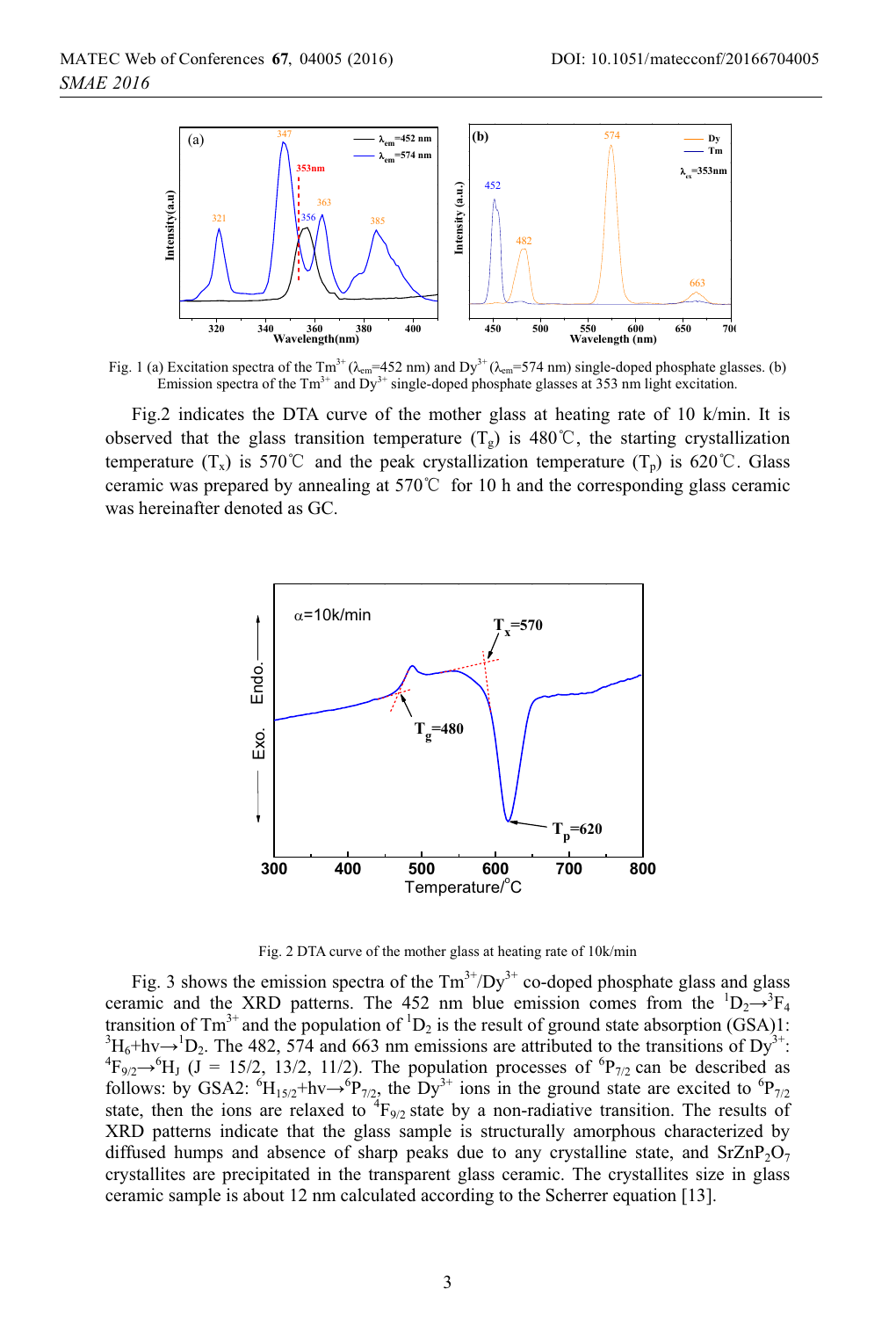

Fig. 3 (a) Emission spectra of the  $Tm^{3+}/Dy^{3+}$ co-doped phosphate glass and glass ceramic under 353 nm excitation and (b) XRD patterns of the co-doped glass and glass ceramic (GC).



Fig. 4 (a)Energy diagrams of the  $Tm<sup>3+</sup>$  and  $Dy<sup>3+</sup>$  ions, and (b) CIE(X, Y) coordinate diagram that shows the chromaticity points of the emissions in the phosphate glass (1) and GC (2) at 353 nm light excitation.

The energy diagrams of the  $Tm^{3+}$  and  $Dy^{3+}$  ions are shown in Fig. 4(a). The CIE chromaticity coordinates of the emissions from the glass and glass ceramic are  $(X=0.336,$  $Y=0.325$ ) and  $(X=0.337, Y=0.328)$ , as shown in Fig. 4(b). The coordinates are close to the standard equal energy white-light illumination  $(X=0.333, Y=0.333)$ . The emission color of the glass and glass ceramic is white for the naked eye seen in the inset of Fig. 4(a). Particularly, the white light appears in the glass ceramics is bright and dazzling along with light scattering. The emission spectrum of the glass ceramic has covered the whole visible light range. The emission intensity of the glass ceramic is stronger than that of the glass.

#### **4 Conclusions**

 $Tm^{3+}/Dy^{3+}$  co-doped phosphate glass and glass ceramic samples were prepared and characterized. Under 353 nm light excitation, the colors of the luminescent glass and glass ceramic samples appear white. Especially, a very dazzling white appears on the glass ceramic sample. The emission intensity of the glass ceramic is much stronger than that of the glass. Hence, the results of these investigations indicate that these materials can be useful for white LEDs.

## **5 Acknowledgements**

This work was financially supported by the Natural Science Foundation of China (No.51362005), Natural Science Foundation of Guangxi Province (2013 GXNSFDA019026) and Guangxi Science and Technology Development Plan (14122007-26).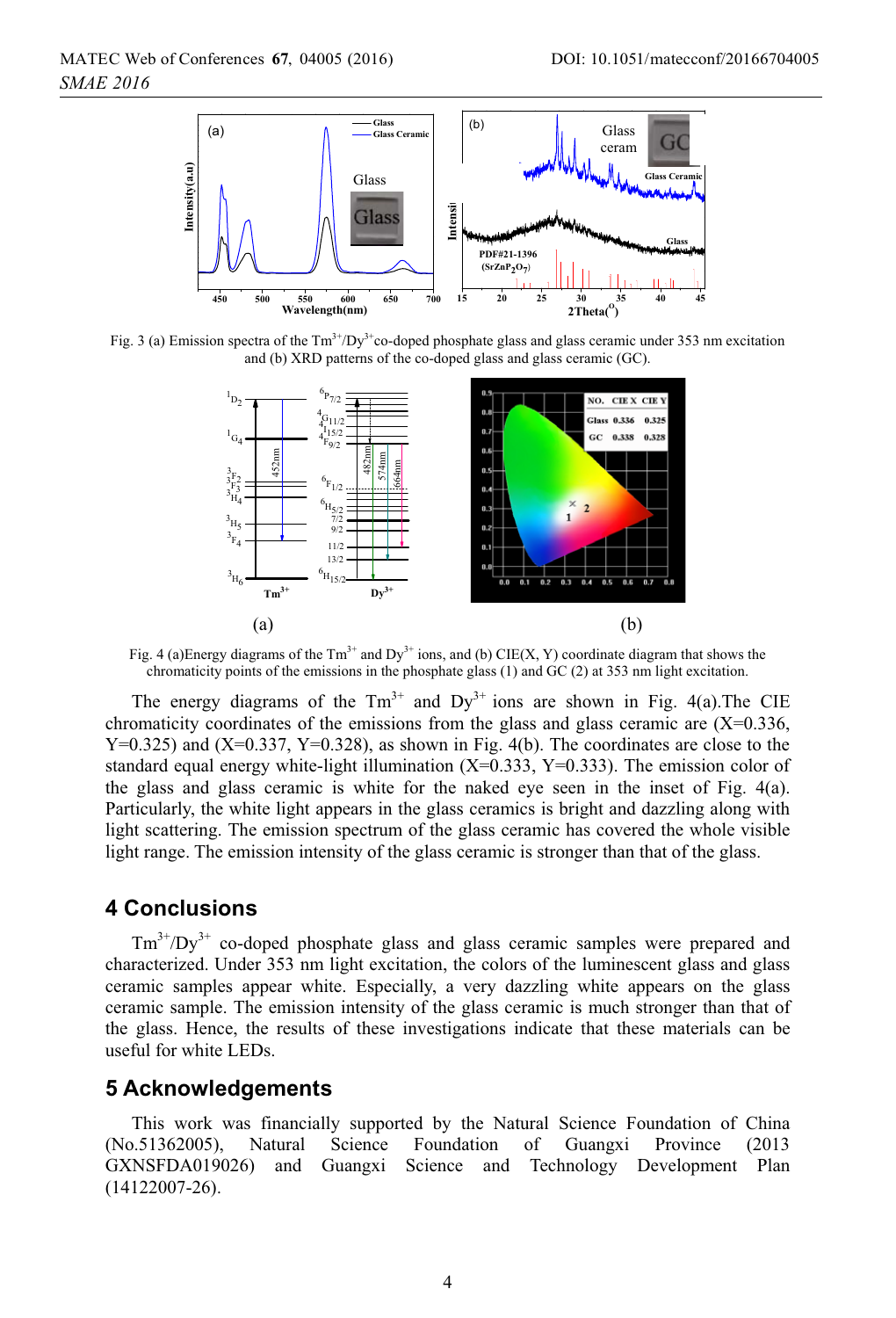#### **References**

- [1] R. Guo, S. L. Tang, B. C. Cheng, D. Q. Tan. A new red emitting phosphor:  $La_2SrB_{10}O_{19}$ : Eu<sup>3+</sup>. J. Lumin 138 (2012) 170–173.
- [2] X. G. Zhang, J. L. Zhang, M. L. Gong. Synthesis and luminescent properties of UV-excited thermal stable red-emitting phosphor  $Ba_3Lu(PO4)$ <sub>3</sub>: Eu<sup>3+</sup> for NUV LED. Opt. Mater. 36 (2014) 850–853.
- [3] Y. Jin, J. H. Zhang, W. P. Qin. Photoluminescence properties of red phosphor  $Gd_3PO_7$ :  $Eu<sup>3+</sup>$  for UV-pumped light-emitting diodes. J. Alloy. Compd. 579 (2013) 263–266.
- [4] Zhao C, Cai J, Li R, et al. White light emission from  $Eu^{3+}/Tb^{3+}/Tm^{3+}$  triply-doped aluminoborate glass excited by UV light. Journal of Non-Crystalline Solids, 358(2012) 604-608.
- [5] Lei Tang, Hai-ping Xia, Pei-yuan Wang, et al. Preparation and luminescence characteristics of  $LiYF_4$ :  $Tm^{3+}/Dy^{3+}$  single crystals for white-light LEDs. J Mater Sci, 48 (2013) 7518–7522.
- [6] Sun Jian, Zhang Xiao-Song, et al. White emission from  $Tm^{3+}/Tb^{3+}/Eu^{3+}$  co-doped fluoride zirconate under ultraviolet excitation. Chin. Phys. B, 23 (2013) 103-114.
- [7] D. Chen, Y. Yu, H. Lin, P. Huang, F. Weng, Z. Shan, and Y. Wang. CeF<sub>3</sub>-Based Glass Ceramic: A Potential Luminescent Host for White-Light-Emitting Diode. Optics Letters, 34 (2009) 2882–2884.
- [8] Yin Yu, Feng Song, et al. Color-tunable emission and energy transfer in  $Tm^{3+}/Dy^{3+}/Sm^{3+}$  tri-doped phosphate glass for white light emitting diodes. Optics Communications, 303 (2013) 62-66.
- [9] Downing E, Hesseink L, Ralston J, Macfarlane R. A 3-Color, Solid-State, 3-Dimensional Display. Science, 1996, 273:1185.
- [10] Zhang J C, Parent C, Flem G le, Hagenmuller P. White light emitting glasses. J Solid State Chem. 1991, 93:17.
- [11] Yu Q, Zeng H D, Liu Z, Ren J, Chen G R, Wang Z F, Sun L Y. Novel  $Sb^{3+}/Eu^{3+}$ Co-doped phosphate luminescent glasses with adjustable emission. J Alloys Compd. 2014, 590:92.
- [12] Ming C, Song F, Li C, Yu Y, Zhang G, Yu H, Sun T, Tian J. Highly efficient down conversion white light in  $Tm^{3+}/Tb^{3+}/Mn^{2+}$  tri-doped  $P_2O_5$ -Li<sub>2</sub>O-Sb<sub>2</sub>O<sub>3</sub> glass. Opt. Lett. 2011, 36:2242.
- [13] Jiang T M, Yu X, Xu X H, Yu H L, Zhou D C, Qiu J B. Realization of tunable emission via efficient Tb<sup>3+</sup>-Eu<sup>3+</sup> energy transfer in K<sub>3</sub>Gd(PO<sub>4</sub>)<sub>2</sub> for UV-excited white light-emitting-diodes. Opt. Mater. 2014, 36:611.
- [14] Song F, Ming C G, An L Q, Wang Q R, Yu Y, Yu H, Sun T Q, Tian J G.  $\text{Tr}^{3+}/\text{Tr}^{3+}/\text{Mn}^{2+}$  tri-doped phosphate glass ceramic for enhanced white-light-emitting material. Mater. Lett. 2011, 65:3140.
- [15] Pavani K, Suresh Kumar J, Sasikala T, Jamalaiah B C, Seo Hyo Jin, Rama Moorthy L.  $Tm^{3+}/Tb^{3+}/Mn^{2+}$  tri-doped phosphate glass ceramic for enhanced white-light-emitting material. Mater. Chem. Phy. 2011, 129:292.
- [16] Ruchika Bagga, Venu Gopal Achanta, Ashutosh Goel, Jose MF Ferreira, Narinder Pal Singh, Davinder Paul Singh, Mauro Falconieri, Gopi Sharma. Dy<sup>3+</sup>-doped nano-glass ceramics comprising NaAlSiO<sub>4</sub> and NaY<sub>9</sub>Si<sub>6</sub>O<sub>26</sub> nanocrystals for white light generation. Mater. Sci. Eng. B 2013, 178:218.
- [17] Hu J, Gong X H, Chen Y J, Huang J H, Lin Y F, Luo Z D, Huang Y D. Tunable luminescence of  $Dy^{3+}$  single-doped and  $Dy^{3+}/Tm^{3+}$  co-doped tungsten borate glasses. Opt. Mater. 2014, 38:108.
- [18] Diaz-Torres L A, De la Rosa E, Salas P, Romero V H, A Angeles-Chavez. Efficient photoluminescence of  $Dy^{3+}$  at low concentrations in nanocrystalline ZrO<sub>2</sub>. J. Solid State Chem. 2008, 181:75.